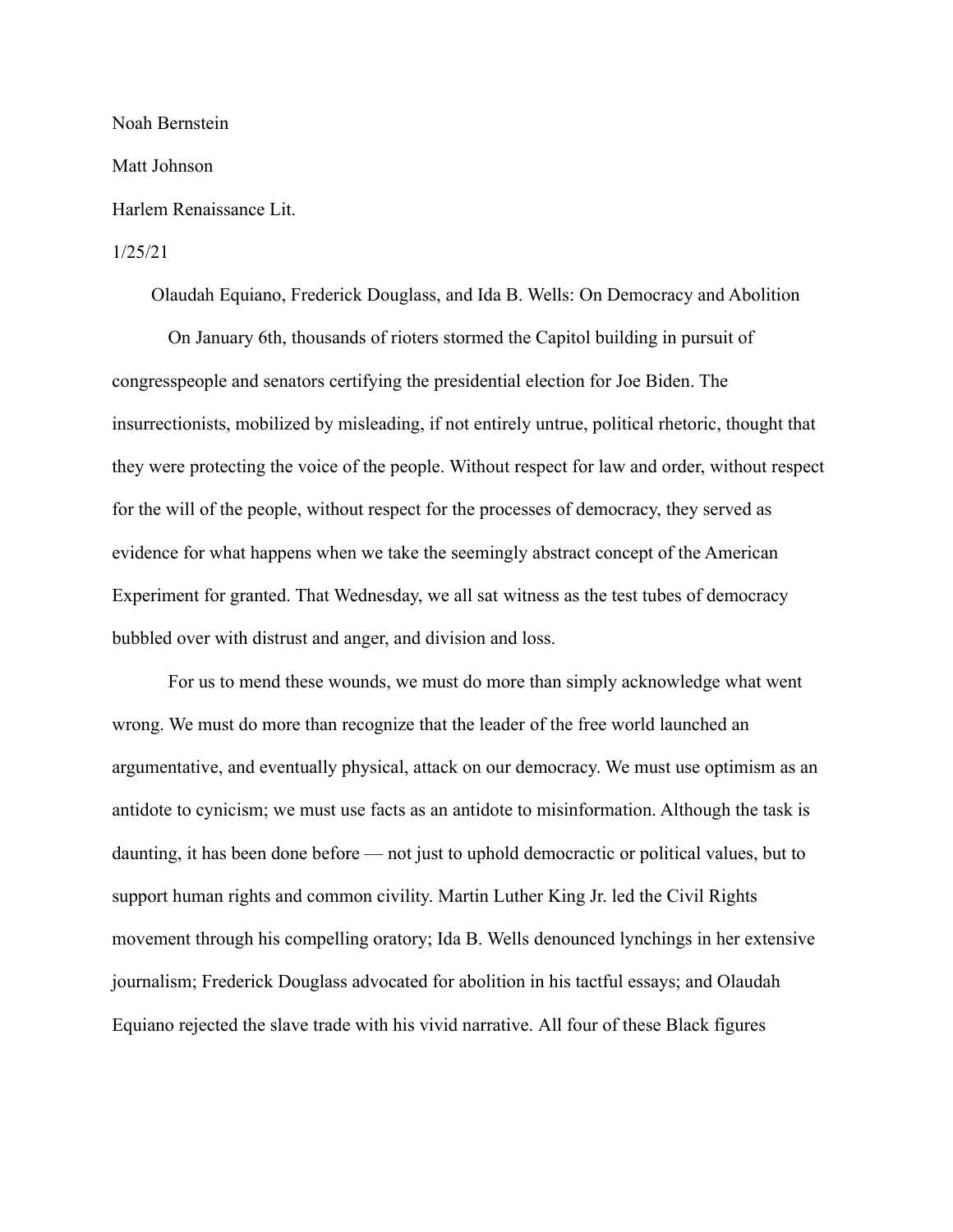understood that the fight for abolition, like democracy, was not just an acknowledgement of how immoral the system of slavery was, but rather an act to change it.

In the latter half of the 18th century, Olaudah Equiano rose to fame as a former slave, turned abolitionist with his autobiography "The Interesting Narrative of the Life of Olaudah Equiano;" the adjective "interesting" does not do justice to Equiano's transcendent account of his life in Africa and his experience during the Middle Passage. Throughout the book, he understood that his writing was a liaison for the millions of slaves who could not read, let alone write. He fought for abolition not for himself but for others.

Equiano achieved this by aiming his literary force at one of the pillars of slavery: the belief that Africans were uncivilized. This rumor, spurred by the explorers of Europe, festered until many slave owners and slave traders felt morally secure with their glaringly immoral profession. Equiano set out to debunk this lie, and accordingly, make slavery less tolerable, by writing in exhastive detail of his life in Africa. "[Our clothes are] usually dyed blue, which is our favourite colour. It is extracted from a berry, and is brighter and richer than any I have seen in Europe. Besides this, our women of distinction wear golden ornaments; which they dispose of with some profusion on their arms and legs." Equiano continued to profess of African perfumes, an "uncommonly rich and fruitful" land, spices of all kinds, and fruit that he never later saw in Europe, all of which created a purview of African culture as equally as sophisticated, if not sometimes more advanced, than European culture.

Frederick Douglass wrote his slave narrative, like Equiano, with the understanding that he too was arguing for abolition on behalf of the entire slave population. However, the point at which Douglass diverges from Equiano is in how they voice this message. Unlike Equiano, Douglass relies on his own ability to persuade slaveholders and people in power that abolition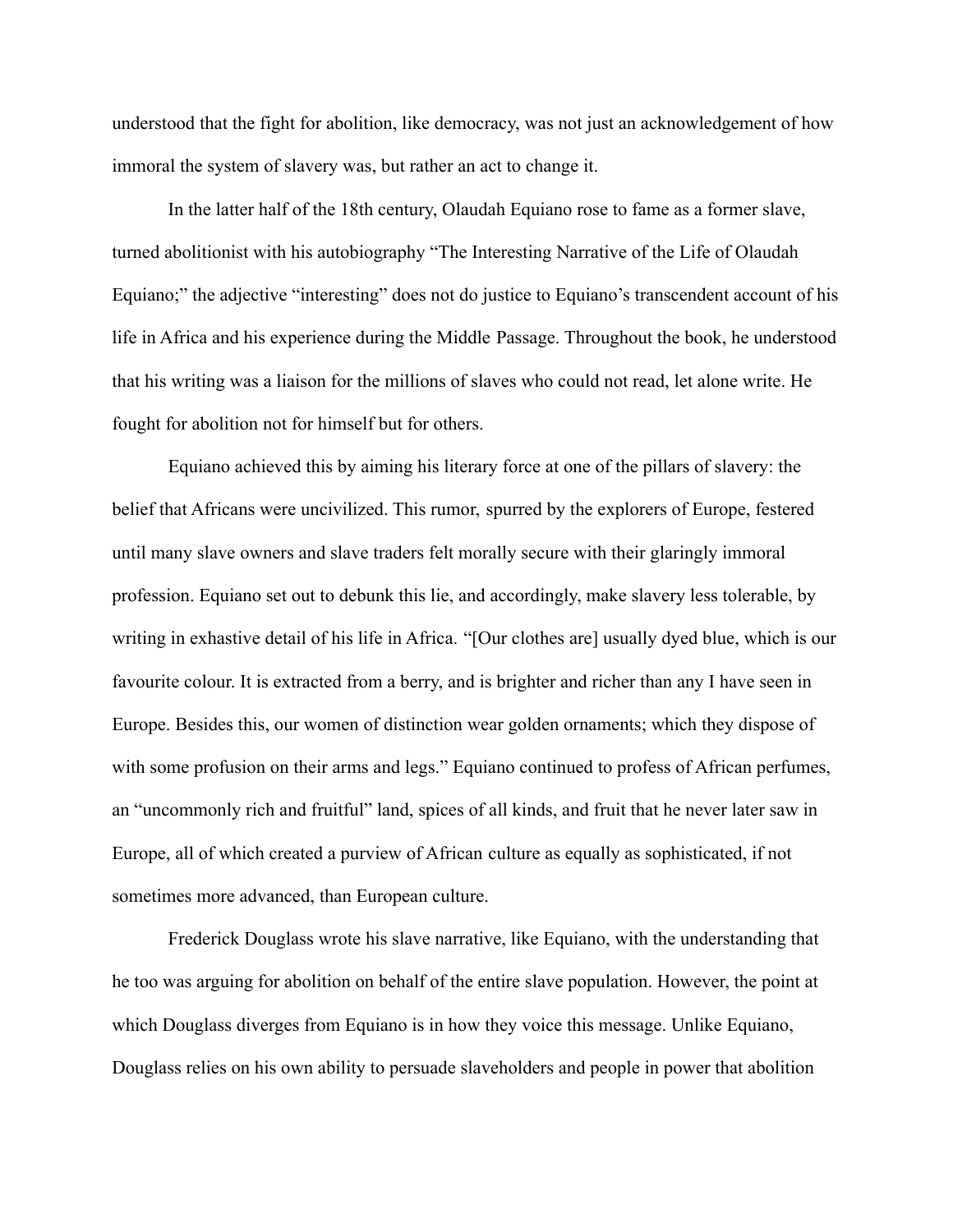would be of a religious and moral benefit to them. In describing Mr. Covey, one of his many masters, Douglass describes a man who staggers through hymns and, in short, leads a life wholly against Christian values. "[Mr. Covey] sometimes deceived himself into the solemn belief, that he was a sincere worshipper of the most high God; and this, too, at a time when he may be said to have been guilty of compelling his woman slave to commit the sin of adultery.<sup>"</sup> On the following page, he contrasts the actions of his master with his own: Praying to God, Douglass dreamt of being under God's "protecting wing" and questioned the religious grounds of slavery by likening it to the "hottest hell." In exposing the conflict of intrest between the Christian faith and the system of slavery, Douglass attacked its second supporting pillar: the social standard that made owning slaves commonoplace.

Ida B. Wells, like Douglass, was born in to slaver\, but onl\ began to publish work in the Reconstruction Era. Most notably her article "Southern Horrors: Lynch Law in All its Phases" was the culmination of years of research on the victims of lynching, including her close friend. Similar to how Equiano and Douglass wrote of slavery, Wells wrote of lynching. At the turn of the 19th century, the casual acceptance of lynching enabled the murders to continue. The police, the prosecutors, and the people of the jury were all surrounded by a society where little, if any, legal punishment was enforced, let alone social burden carried. The pamphlet was the first major effort to highlight the knee-buckling injustice of lynching and pierce the consiousness of conspireing bystanders.

The degenerative social acceptance of slavery or lynching, of racism or anti-semtism, of decadence or inequality was evident in all historical tragedies from the likes of the the slave trade in the 19th century, to the Third Reich in the 20th, and the rise of Trumpian politics in the  $21st$ . But, a communal rejection of groupthink and ignorance has often been a cornerstone of great